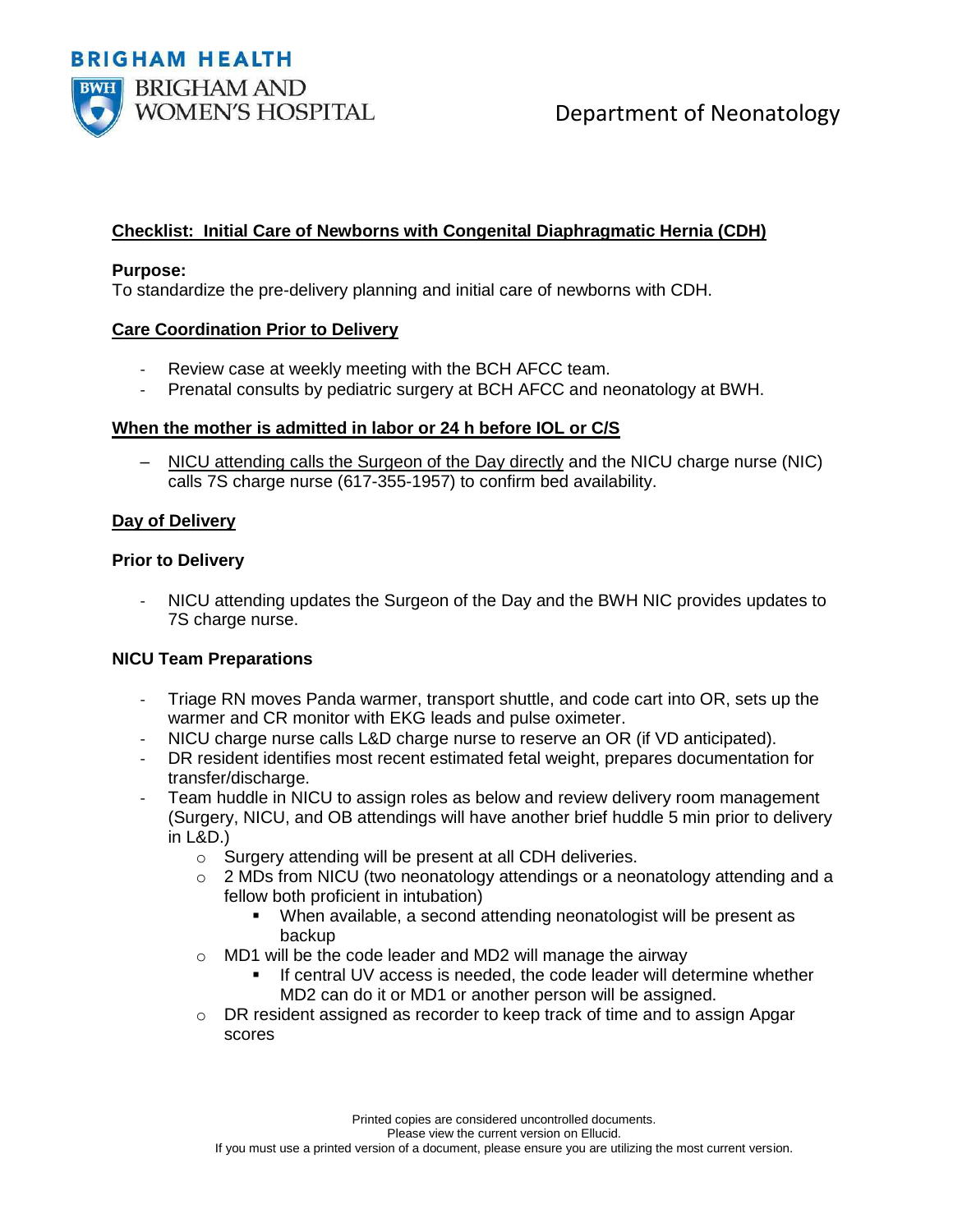# **BRIGHAM HEALTH**



**BRIGHAM AND WOMEN'S HOSPITAL** 

# Department of Neonatology

- $\circ$  2-3 RNs who will place O2 saturation probe on RUE, monitor vital signs, and obtain peripheral IV access
- $\circ$  Respiratory therapist (RT)
- o Unit coordinators to call security to facilitate elevator access at both hospitals
- MD2 and RT to set up airway supplies in the OR, including:
	- $\circ$  Preparing the appropriate size laryngoscope blade and cuffed ET tube. ETT size should be .5 less than what you would normally use. i.e. If you would normally use a 3.5 (based on EFW from the last OB US), then set up a 3.0 cuffed ETT.
	- $\circ$  Checking the bag and setting up the blender to 100% O<sub>2.</sub>
- MD2 and RNs set up UVC supplies:
	- $\circ$  5 Fr single lumen if expected weight  $>$  2.5 kg, 3.5 F single lumen if expected weight < 2.5 kg, sterile umbilical tie, sterile betadine swaps
	- o Prime the UV line with sterile NSS
- Order medications and fluids are prepped based on the most recent estimated fetal weight, including:
	- $\circ$  Fentanyl 1 mcg/kg (to be prepared in single dose syringes prior to delivery and to be used after intubation, if needed)
	- $\circ$  D10W to be infused at a rate of 60 mL/kg/day via peripheral IV
	- $\circ$  Epinephrine (1:10,000 solution) 0.03 mg/kg (to be used during transfer should resuscitation be needed)

## **Delivery Room Management**

## **(Goal is to initiate transport to BCH 7S within 10-20 minutes of delivery)**

- NO delayed cord clamping NICU attending neonatologist will communicate this to the Obstetrician prior to delivery.
- Neonatologist (MD1) leads the resuscitation with surgery attending functioning as a consultant.
- Resuscitative support will be provided according to NRP guidelines (except will use 100% oxygen throughout).
- First 60 seconds:
	- $\circ$  Standard initial newborn care with suctioning and drying and airway/breathing assessment
	- o RN1 checks heart rate, then places EKG leads
	- o RT/RN2 places pulse oximeter and provides 100% blow-by oxygen
	- o MD2 prepares for intubation in all cases regardless of respiratory effort.
- Second 60 seconds:
	- o MD2 intubates with cuffed ETT (see above for size)
		- (MD1 is the first back-up for intubation. If intubation attempts by both MD1 and MD2 are unsuccessful, then at the discretion of the neonatologist, another neonatologist, anesthesiologist or surgery attending physician will provide backup for the 3<sup>rd</sup> intubation attempt.)
	- o Confirm ET placement by end-tidal CO2
	- o Secure the ETT with tape and inflate the ETT cuff.
	- $\circ$  Provide Ventilation with 100% FiO2, high rate (60/min) and low PIP/PEEP (18/5); switch to Neo Puff from manual ventilation when SaO2 and HR are stabilized.
- RN places a Replogle tube via the nares and suctions gastric contents.